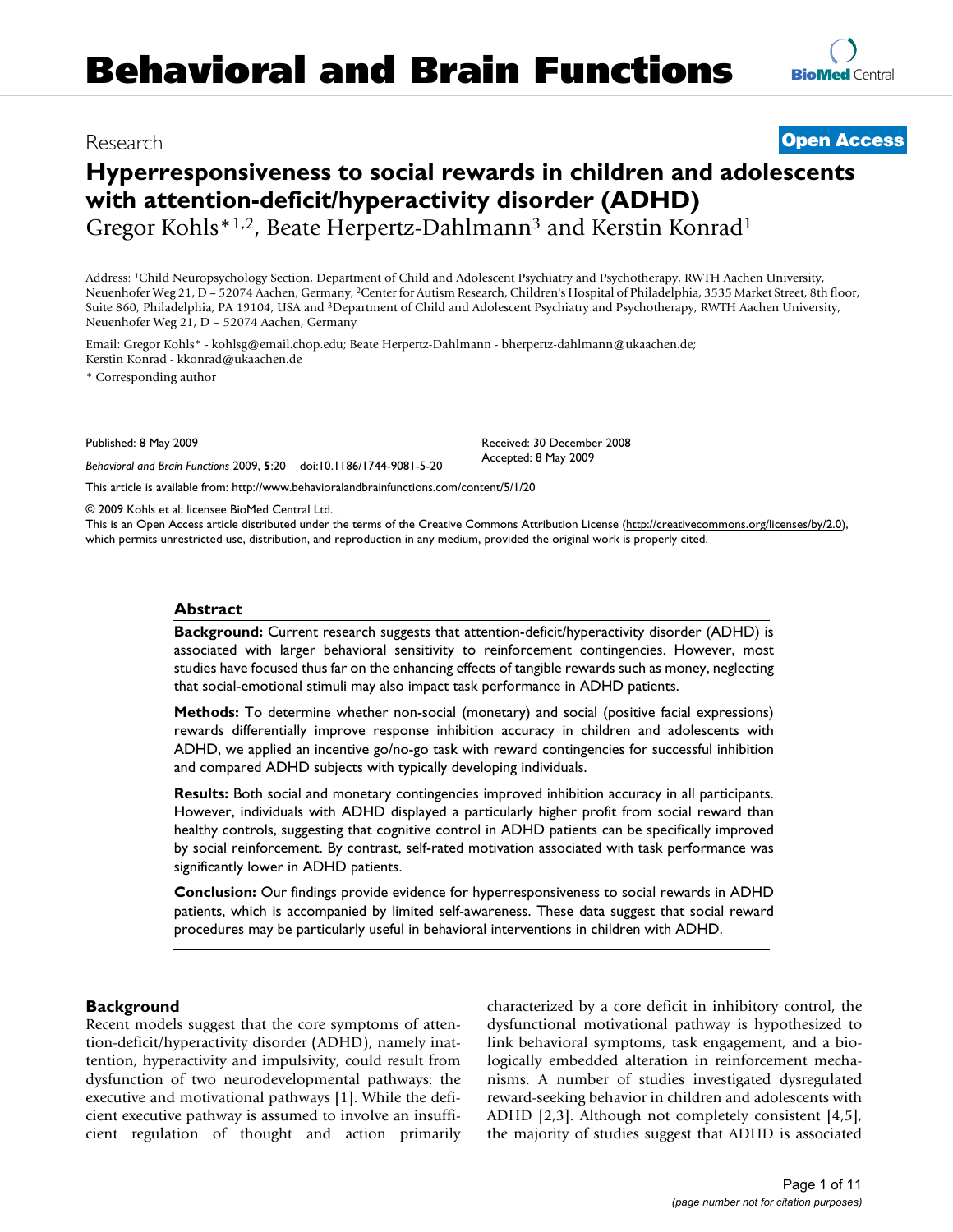with delayed aversion, an abnormal preference for immediate rather than delayed reinforcement, as well as a greater behavioral sensitivity to reinforcement contingencies, which is generally accompanied by lower psychophysiological reactivity (see [6] for review). On the neural level, subjects with ADHD were shown to have reduced striatal brain activation relative to controls when anticipating monetary rewards [7].

However, the majority of studies have mainly focused on the effects of tangible rewards such as money, tokens or food incentives, and specifically how tangible reinforcement is able to improve cognitive control performance in subjects with ADHD [6]. For instance, Konrad and colleagues [8] had found that inhibitory control in children with ADHD during a Stop Signal Task could be ameliorated through non-social incentives (i.e., tokens), improving task performance to the same level as normal controls.

Focusing on the effects of non-social or tangible rewards on cognitive control (e.g., response inhibition) neglects how emotionally loaded, social stimuli may affect cognitive control performance in patients with ADHD. Recently, we demonstrated that not only money, but also social incentives such as smiles and friendly faces act as effective reinforcers in a go/no-go task, boosting response inhibition accuracy in developing boys between 8 to 12 years of age [9]. Monetary incentives had a substantially stronger effect in improving inhibitory performance than social incentives, suggesting that social rewards do not have an equally strong reinforcing value compared to financial rewards in normal subjects. Geurts and colleagues [10] had recently investigated the effects of social motivation on cognitive control performance in children with ADHD by manipulating task instructions (subjects were told to compete with peers). In the social motivation condition, subjects with ADHD were able to increase their performance to the level of normal controls. No significant interaction between motivation and trial type was detected in this study, indicating that social motivation had a more general effect on task performance and was not specific to cognitive control accuracy. These data suggest that ADHD children may profit from monetary reward conditions, and social motivation can enhance cognitive performance in subjects with ADHD.

Thus, the aim of our study was to directly compare the effects of social (positive facial expressions) and nonsocial (monetary) rewards on cognitive control processes in subjects with ADHD. Testing how different reinforcers can effectively modulate cognitive control will improve future therapeutic intervention in affected patients.

We chose a task in which cognitive control abilities, such as response inhibition, were specifically modulated by different reward contingencies [9]. For this purpose, an incentive go/no-go task was applied, in which correct inhibitions were either socially or monetarily rewarded to a group of children and adolescents with ADHD and compared to healthy controls between 8 to 13 years of age. Based on previous findings [6,10], we hypothesized that social and monetary rewards could enhance cognitive control accuracy in children (i.e., reduce false alarms), but subjects with ADHD would have an improved response inhibition over healthy controls under conditions of nonsocial and social reinforcement. For both groups we expected to find that monetary incentives would improve response inhibition more than social incentives [9].

It has to be noted that the terms 'reward' and 'reinforcement' are used interchangeably throughout the paper (for a discussion concerning differences and overlaps of both concepts, see [3]). We formally define rewards as behavioral reinforcers if they appear contingent upon an action or response, and, thus, increase the probability of the specific response being executed in the future.

# **Method**

#### *Subjects*

A total of 16 boys with ADHD and 16 healthy male controls participated in the study with both groups ranging in age from 8 to 13 years ( $M = 10.4$ ,  $SD = 1.4$ ). Only participants with an  $IQ = 85$  (based on the WISC-III) were included in this study.

Children in the ADHD group met DSM-IV criteria for ADHD [11] and were recruited from the Outpatient Unit at the Department of Child and Adolescent Psychiatry. Healthy controls were recruited from local primary or grammar schools. All participants underwent an extensive psychiatric examination conducted by an experienced child psychiatrist using a German semi-structured parent interview (K-DIPS; [12]). In addition, parents evaluated their child's behavior using the Child Behavior Checklist (CBCL; [13]) and the German parental report on ADHD symptoms (FBB-HKS; [14]). The number of items from the FBB-HKS questionnaire equates to the number of DSM-IV items and also provides a severity score for each ADHD symptom. Psychiatric classification of individuals with ADHD was based on the diagnostic interview (K-DIPS), the developmental history of the child, playroom observations, pediatric examinations, and parent questionnaires (FBB-HKS, CBCL). Only children who fulfilled diagnostic criteria of DSM-IV in the K-DIPS were included in the ADHD group. CBCL ratings of the inattention/ hyperactivity subscale were above a T score of 65 in all ADHD cases.

Seven participants with ADHD were coded as inattentiveonly subtype, and nine children satisfied criteria for the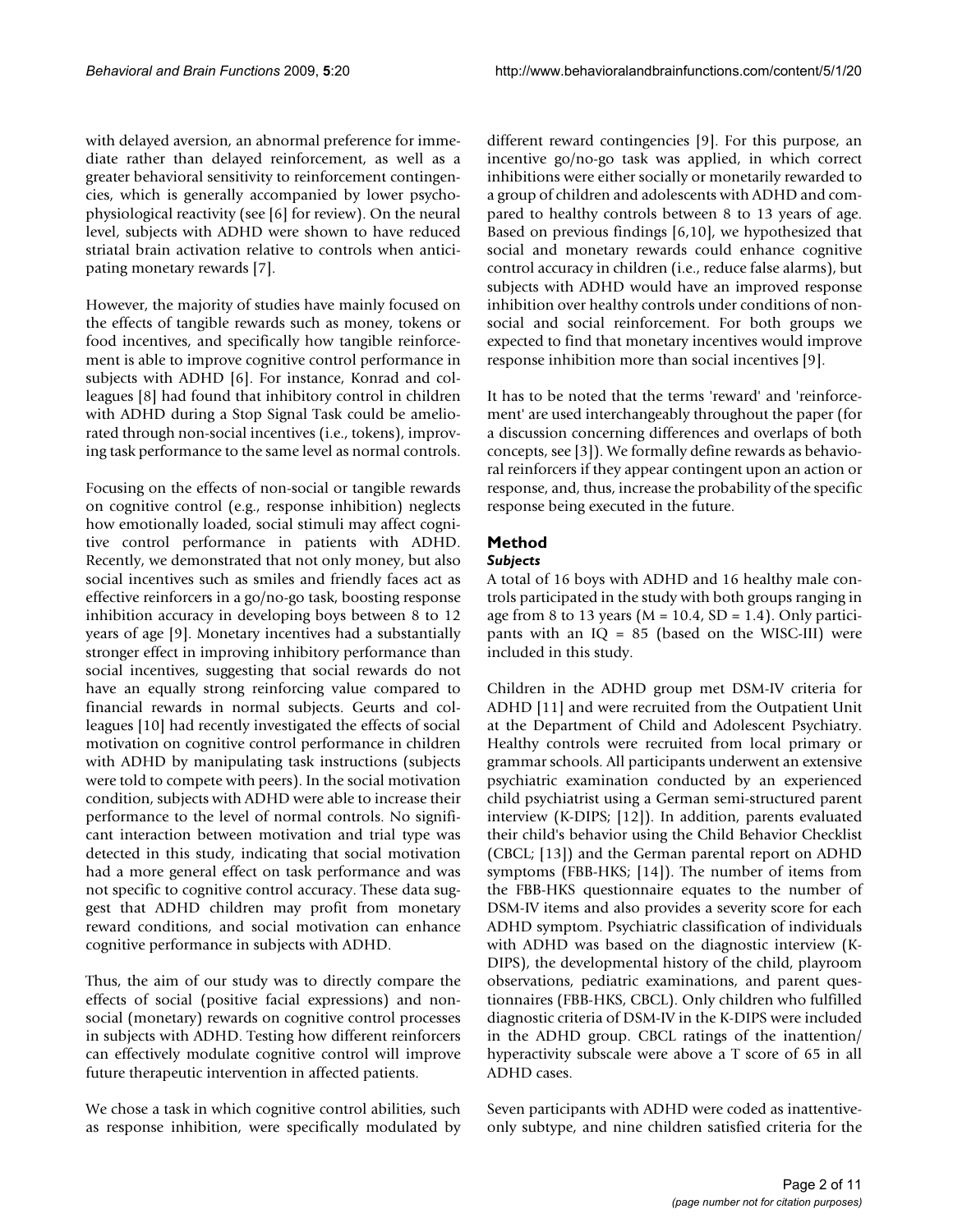combined subtype (two with comorbid oppositional defiant disorder/ODD; none fulfilled criteria of conduct disorder/CD). Exclusion criteria included any potentially confounding diagnoses such as obsessive-compulsive disorder, psychosis, mania, major depression, substance abuse, pervasive developmental disorders or developmental disorders. None of the ADHD participants used any medication other than stimulants, which were discontinued at least 48 hours prior to testing.

Informed consents were obtained from all participants and their parents. This study was approved by the Ethics Committee of the University Hospital, Aachen.

Demographic data and descriptive statistics for task performance of the two groups are summarized in Table 1. The groups did not differ with respect to age or IQ (all *p*s > 0.1). However, children and adolescents with ADHD were rated as having significantly higher inattention, externalizing and internalizing scores as assessed with the CBCL, and stronger ADHD symptom severity in the FBB-HKS (all  $ps = 0.01$ ).

#### *Experimental procedure*

#### *Incentive go/no-go task*

In our incentive go/no-go task (see [9] for details), participants were instructed to respond with their dominant hand as quickly as possible for all go signals (letters "A" through "E"), but to inhibit a response for all no-go signals (letter "X"). The stimuli were pseudorandomly presented in the center of the computer screen for 500 msec with a fixed intertrial interval (ISI) of 1500 msec. Feedback – uninformative or informative (see below) – was given after no-go trials and was shown 1500 msec after the offset of the no-go signal for an additional 1500 msec.

The incentive go/no-go task consisted of two experimental blocks, each block with 150 trials (60% go signals and 40% no-go signals). In the first experimental block, all children underwent the same non-reward baseline condition where meaningless feedback (represented by uninformative mosaic pictures) was given for both successful and failed response inhibitions. In the second experimental go/no-go block, children from both groups were reinforced for successful inhibitions with social or monetary rewards presented block-wise. One reward block consisted of six rewards of the same type. Altogether 5 blocks of social (total number of trials = 30) and 5 blocks of nonsocial rewards (total number of trials = 30) were presented in a pseudorandom order. Happy and exuberant facial expressions served as positive social reinforcers, while neutral facial expressions were shown after false alarms (for validation of face stimuli, see [9]).

Correct inhibitions in non-social trials were positively reinforced with money, symbolized by different colored wallets each filled with a 50 Eurocent coin; empty wallets were shown after false alarms. Each child in the two

|  |  |  | Table 1: Main group characteristics and overall performance on the incentive go/no-go task |
|--|--|--|--------------------------------------------------------------------------------------------|
|--|--|--|--------------------------------------------------------------------------------------------|

|                                 | ADHD group<br>$(n = 16)$ | Control group<br>$(n = 16)$ | Group differences <sup>a</sup> |
|---------------------------------|--------------------------|-----------------------------|--------------------------------|
|                                 | M(SD)                    | M(SD)                       |                                |
| Age (years)                     | 10.7(1.6)                | 10.2(1.3)                   | ns                             |
| IQ (WISC-III)                   | 97.1 (14.2)              | 102.7(9.5)                  | ns                             |
| CBCL (parent rating)            |                          |                             |                                |
| Internalizing                   | 60.4(7.7)                | 52.3 (10.7)                 | $p = .01$                      |
| Externalizing                   | 64.1 $(4.8)$             | 52.9(6.6)                   | p < .001                       |
| Attention                       | 71.1(5.6)                | 54.4(3.7)                   | p < .001                       |
| FBB-HKS (parent rating)         | 82.6 (10.4)              | 36.7(18.9)                  | p < .001                       |
| FA baseline                     | 29.0 (10.7)              | 30.0(13.9)                  | ns                             |
| FA social reward                | 13.1(7.3)                | 22.1(10.9)                  | $p = .011$                     |
| FA monetary reward              | 10.6(8.5)                | 14.8(10.8)                  | ns                             |
| RT hits baseline                | 446.3 (84.3)             | 435.8 (46.1)                | ns                             |
| RT hits social reward           | 438.8 (88.7)             | 414.6 (43.2)                | ns                             |
| RT hits monetary reward         | 454.4 (80.4)             | 416.8 (58.4)                | ns                             |
| RT false alarms baseline        | 355.2 (75.5)             | 407.5 (134.3)               | ns                             |
| RT false alarms social reward   | 396.4 (121.1)            | 401.3 (126.0)               | ns                             |
| RT false alarms monetary reward | 397.9 (65.9)             | 388.7 (164.5)               | ns                             |

Note: ADHD = Attention-deficit/hyperactivity disorder; CBCL = Child Behavior Checklist (T scores are reported); FBB-HKS = German Parental Report on ADHD symptoms (percentiles); FA = false alarm rate (%); RT = Reaction time (in msec).

aTwo-tailed t-tests.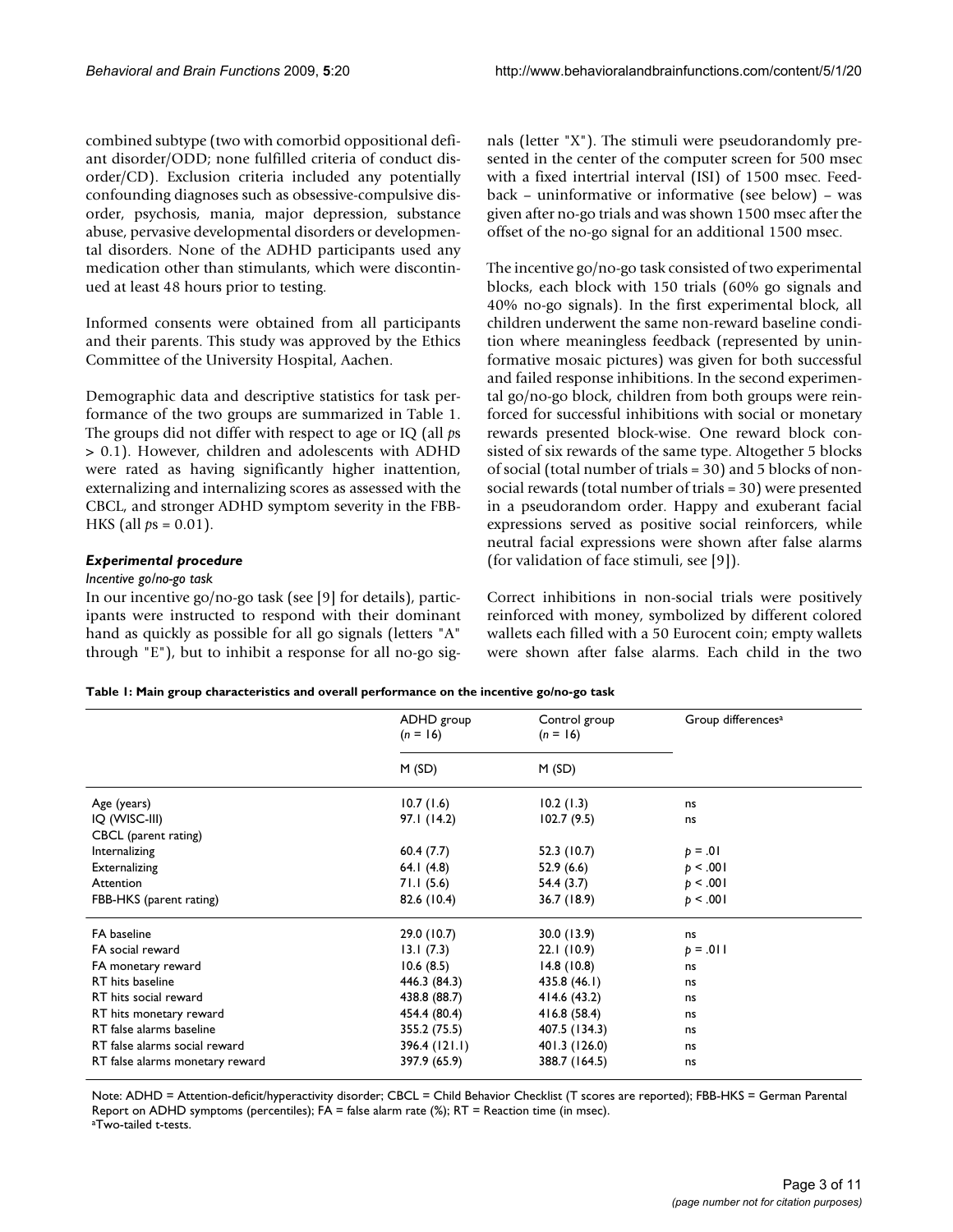groups won additional three Euros, irrespective of his performance, although he was informed that a better performance in the money condition would result in a higher amount of money paid after the experimental session.

Participants were reminded at the beginning of each experimental block to react quickly while maintaining a high level of accuracy.

We did not incorporate response cost manipulations in our go/no-go task (e.g., losing money for false alarms in the non-social condition), since we primarily focused on motivational effects of rewarding stimuli and not on punishment or punishment avoidance.

To ensure that all children understood the task instructions, experimental blocks were preceded by 20 practice trials with opportunities to repeat trials, if needed.

After each block, children were required to complete a subjective rating questionnaire to assess self-reported motivation, insight into performance, and aspects of task manipulations.

#### *Subjective rating questionnaire*

Following each experimental block, children were interviewed with a rating questionnaire. The questionnaire was developed to assess self-reports on subjective experiences associated with performing different experimental manipulations. A 5-point Likert-type scale (ranging from 0 to 4) was applied. The children were asked (1) how much they were motivated doing the task prior to the start of the experimental procedure, (2) how motivating and (3) how difficult they found the task, (4) how satisfied they were with their performance, and  $(5)$  how rewarding they found the different feedback stimuli.

#### *Statistical analysis*

Dependent measures of the incentive go/no-go task – false alarm rates (FA rates), reaction times for hits (RT for hits), and reaction times for false alarms (RT for false alarms) – were analyzed using a multivariate ANOVA model with group as the between-subjects factor (two levels: healthy controls, ADHD), and reward type as a within-subjects repeated factor (three levels: non-reward, social reward, monetary reward), followed by univariate ANOVAs. As age and IQ did not differ significantly between the groups and were not correlated with the dependent measures, these variables were not included as covariates in analysis of performance data. The alpha level was set at 0.05. In addition, effect sizes were calculated using partial eta square  $(\eta^2$ <sub>p</sub>). Since omission errors were very infrequent (below 3%), they were not included in the analysis.

To analyze the effects of performance feedback on subjective rating scores, the Wilcoxon signed-rank test for related samples was employed. Mann-Whitney U-tests were applied to assess differences between groups. Concerning subjective motivation ratings, we specifically analyzed the differential changes in the two groups from the baseline to the reinforcement conditions using the non-parametric Pair Differences-U-test for two independent samples [15].

All statistical analyses were performed using SPSS version 14.0 (SPSS Inc., Chicago, Illinois).

## **Results**

#### *Subjective ratings*

Subjects in both the ADHD and control groups started the experimental procedure equally motivated according to self-ratings ( $Mdn<sub>ADHD</sub> = 2$ ,  $Mdn<sub>Contents</sub> = 3$ ; Mann-Whitney  $U = 89.5$ , ns).

After the non-reward baseline condition, self-ratings revealed that both groups did not differ in their ratings of task difficulty (Mdn<sub>ADHD</sub> = 2, Mdn<sub>Controls</sub> = 2; Mann-Whitney  $U = 97.5$ , ns) or in their satisfaction with task performance ( $Mdn<sub>ADHD</sub> = 3$ ,  $Mdn<sub>Controls</sub> = 2.5$ ; Mann-Whitney U = 121.5, ns). However, children with ADHD rated the baseline condition as less motivating than healthy controls (Mdn<sub>ADHD</sub> = 1, Mdn<sub>Controls</sub> = 3; Mann-Whitney U = 41.5,  $p = 0.001$ ).

After the reward block, children in both groups rated the task as more motivating and satisfying than the baseline condition, indicating that our experimental manipulation was successful (Self-rated motivation:  $Mdn<sub>ADHD1</sub> = 1$ ,  $Mdn_{ADHD2} = 3$ ; Z = -3.1,  $p = 0.001$ ;  $Mdn_{\text{Controls1}} = 3$ , Mdn<sub>Controls2</sub> = 4;  $Z = -2.9$ ,  $p = 0.002$ ; Self-rated satisfaction:  $Mdn_{ADHD1} = 3$ ,  $Mdn_{ADHD2} = 4$ ;  $Z = -3.0$ ,  $p = 0.001$ ;  $Mdn_{\text{Controls1}} = 2.5$ ,  $Mdn_{\text{Controls2}} = 4$ ;  $Z = -2.6$ ,  $p = 0.008$ . However, self-rated motivation was significantly lower in children with ADHD compared with healthy controls under reward conditions (Mann-Whitney U = 75.0, *p* = 0.037; see Figure 1).

Relating to possible differential changes of subjectively perceived motivation in the two groups from the baseline to the reward conditions, no significant differences were found (Pair Differences-U = 83.0, ns).

No differences between groups were detected for satisfaction with task performance (Mann-Whitney  $U = 101.5$ , ns) or subjectively perceived task difficulty (Mann-Whitney  $U = 88.0$ , ns).

When children rated the reward value of the feedback stimuli, both groups perceived the feedback after successful inhibitions as more rewarding in the reward block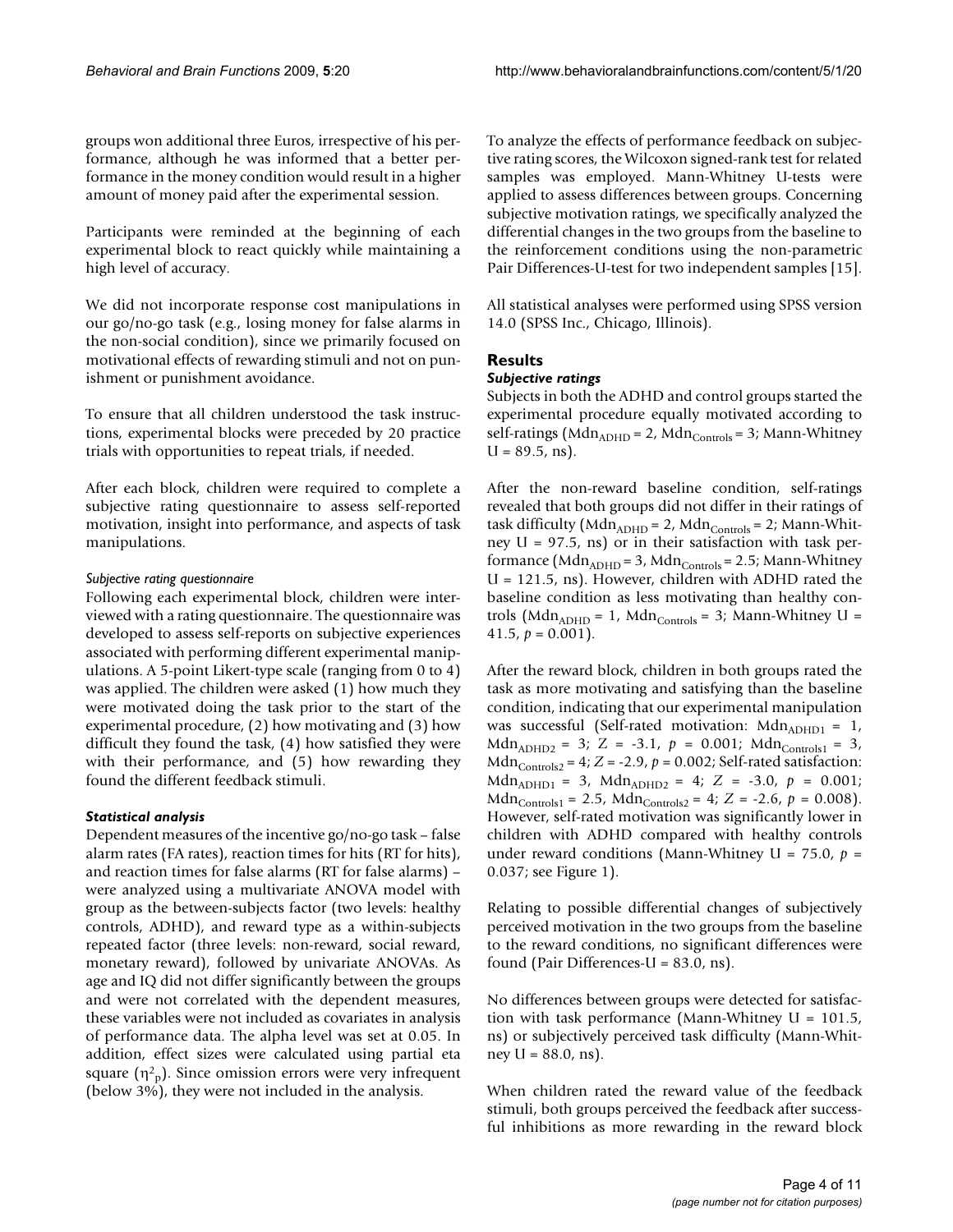

#### **Figure 1**

**Motivation ratings**. Motivation rating of the two experimental groups assessed at the start of the experimental procedure, after the non-reward baseline condition, and after the reward block. Motivation rating of the control group after the reward block indicates a possible ceiling effect. Median and 95% confidence interval (CI) are also depicted, as the distributions of the rating data were skewed.

than in the baseline condition (Mdn<sub>ADHD1</sub> = 2, Mdn<sub>ADHD2</sub>  $= 3; Z = -3.3, p < 0.001; Mdn_{\text{Controls1}} = 2, Mdn_{\text{Controls2}} = 4;$  $Z = -3.5$ ,  $p < 0.001$ ). We found no significant group differences either in the baseline or reward conditions. Note that we did not assess reward value ratings separately for social and monetary rewards.

#### *Task performance: False alarm rates and reaction times for hits and false alarms*

Under the non-reward baseline condition, no significant differences in FA rates, RT for hits and RT for false alarms  $(F (3, 28) < 1, \text{ns}, \eta^2 \text{p} = 0.11)$  was observed between groups. Group characteristics and task performance for the two groups are summarized in Table 1.

The  $2 \times 3$  (Group  $\times$  Reward) repeated measures MANOVA with FA rates, RT for hits and RT for false alarms as dependent measures revealed a significant main effect for Reward, F (6, 25) = 33.46,  $p < 0.001$ ,  $\eta_{\text{p}}^2 = 0.89$ , and a significant Group  $\times$  Reward interaction effect, F (6, 25) =

2.81,  $p = 0.031$ ,  $\eta_{p}^2 = 0.40$ , while the main effect for Group, F (3, 28) = 1.15, ns,  $\eta_{\text{p}}^2 = 0.11$ , was found to be non-significant. This suggests that task performance in all children changed under conditions of reinforcement, but that rewards differentially affected performance in the two groups. Univariate ANOVAs showed that significant reward effects were only related to FA rates,  $F(2, 60) =$ 65.41,  $p < 0.001$ ,  $\eta^2$ <sub>p</sub> = 0.69, and RT for hits, F (2, 60) = 4.22,  $p = 0.019$ ,  $\eta_{\text{p}}^2 = 0.12$ , but not to RT for false alarms. The significant Group × Reward interaction effects were related to all three dependent measures (FA rates:  $p =$ 0.033,  $\eta^2$ <sub>p</sub> = 0.11; RT for hits:  $p = 0.03$ ,  $\eta^2$ <sub>p</sub> = 0.11; RT for false alarms:  $p = 0.041$ ,  $\eta_{\text{p}}^2 = 0.10$ ).

As shown in Figure 2, the Group × Reward interaction for FA rates can be explained by a higher responsiveness of ADHD subjects to social ( $p = 0.019$ ,  $\eta_{p}^2 = 0.17$ ) but not monetary rewards, suggesting that response inhibition accuracy can be improved more by social incentives in children with ADHD compared to healthy controls.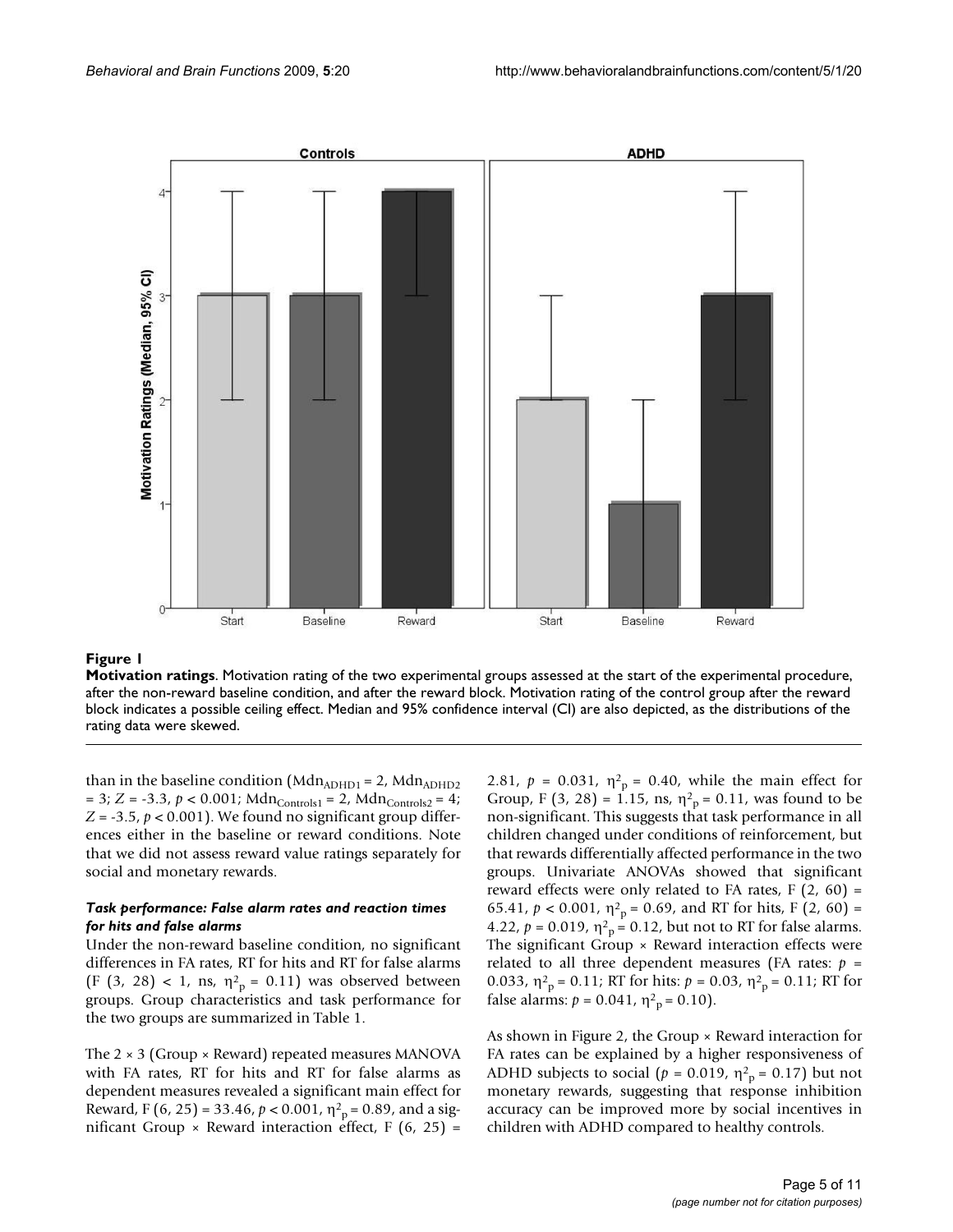By contrast, the Group × Reward interaction effects for RT for hits and RT for false alarms were related to the monetary reward condition (RT for hits:  $p = 0.01$ ,  $\eta^2$ <sub>p</sub> = 0.19; RT for false alarms:  $p = 0.007$ ,  $\eta_{\text{p}}^2 = 0.22$ ), but not to the social reward condition. Children with ADHD responded significantly slower (RT for hits) and less impulsively (RT for false alarms) under monetary reinforcement, whereas control subjects responded generally faster when money was at stake (see Figure 3 and 4).

#### *ADHD subtype analyses*

Under the non-reward baseline condition, no significant differences in FA rates, RT for hits and RT for false alarms (F (3, 12) = 1.1, ns, η<sup>2</sup><sub>p</sub> = 0.21) emerged between ADHD subtypes. Furthermore, no significant subtype by reward interaction effects with regard to differential benefit from social and non-social reward could be found.

#### *Possible changes in performance strategies*

Possible speed-accuracy trade-off effects were inspected by calculating correlations between FA rates and RT for hits within each group for the three experimental conditions tested. All correlation coefficients were found to be nonsignificant ( $ps > 0.1$ ), suggesting that children did not



#### **Figure 2**

**False alarm rates**. Changes in false alarm rate (%) from the baseline to the two reward conditions for both groups.



#### **Figure 3**

**Reaction times for hits**. Changes in reaction times for hits (in msec) from the baseline to the two reward conditions for both groups.

slow down reaction times for go signals to improve inhibition accuracy.

We also did not find significant associations between FA rates and RT for false alarms within each group for the three experimental conditions tested (*p*s > 0.3).

With respect to changes in performance strategies between the baseline and both reward conditions, we also controlled for associations between ΔRT (RT differences between baseline and reward conditions) and the individual change index for false alarm rates (for details of these measures, see [9]) within each group and separately for the two incentive conditions. Again, all correlation coefficients were found to be non-significant (*p*s > 0.05), suggesting that differential improvements in inhibition accuracy between the baseline and incentive conditions cannot simply be explained by changes in performance strategies between the two groups. As illustrated in Figure 5, virtually all subjects in both groups (with the exception of one boy from the control group under social reinforcement) became faster and more accurate under the two reward conditions. None of the subjects showed increased RTs and reduced accuracy when rewards were at stake. However, there were a small group of control individuals and a substantial amount of ADHD subjects (on the right side of the reference line  $x = 0$  and above  $y = 0$ , who obvi-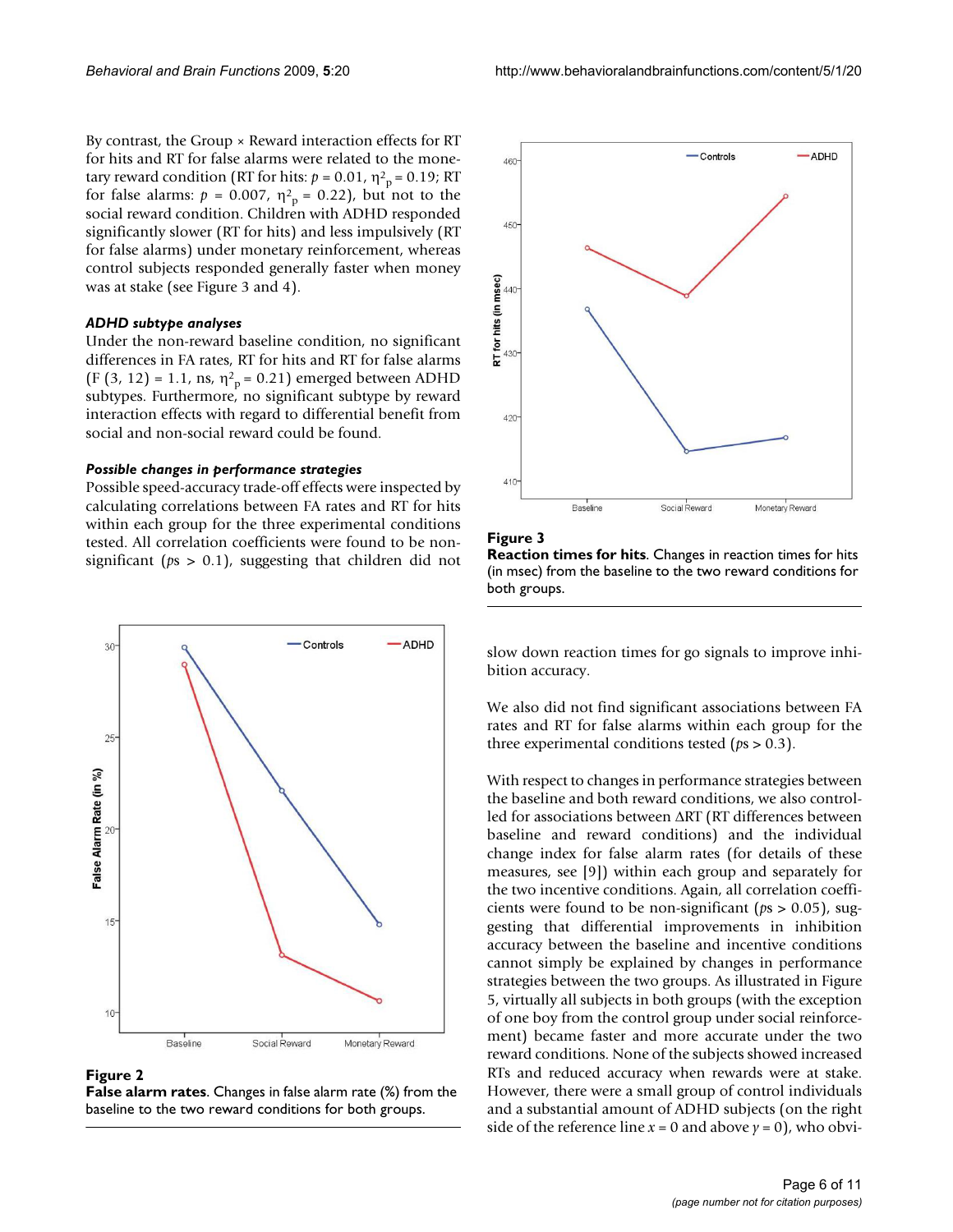

**Figure 4 Reaction times for false alarms**. Changes in reaction times for false alarms (in msec) from the baseline to the two reward conditions for both groups.

ously changed their response behaviors by slowing down reaction times to improve inhibition accuracy in the social as well as in the monetary reward condition (control group: *n* = 2 (12.5%); ADHD group: *n* = 7 (43.8%)).

#### **Discussion**

This study is the first to compare the effects of tangible and non-tangible reinforcers on cognitive control accuracy in ADHD subjects. For this purpose, we employed an incentive go/no-go task to explore the extent to which social (affirmative facial expressions) and non-social (monetary) rewards differentially impact response inhibition in children and adolescents with ADHD compared to healthy controls. As expected, we found that both social and monetary contingencies improved cognitive control performance (i.e., reducing false alarms) with best task performance during the monetary reward condition in all participants, confirming earlier findings [9,16]. However, while the benefit from monetary reward was similar in both groups, individuals with ADHD showed a particularly higher profit from social reward compared to healthy controls, suggesting that cognitive control accuracy can be specifically improved by social reinforcement in ADHD patients. The results for the two included ADHD subgroups were the same as the results for the entire ADHD group. By contrast, self-rated motivation associated with task performance was significantly lower in subjects with

ADHD. Additionally, ADHD subjects and healthy controls showed similar changes in their subjectively perceived motivation from baseline to the reward conditions, which is in line with previous reports [6]. Children and adolescents with ADHD had significantly slower reaction times under conditions of monetary reinforcement, while healthy controls generally reacted faster when money was at stake.

Our data partially replicate earlier findings that ADHD is associated with greater behavioral sensitivity to reinforcement contingencies [6,8,10,17]. The ADHD group showed a higher sensitivity to social but not to financial reinforcers when inhibition accuracy improvement is considered, which is in agreement with previous findings that children with externalizing disorders demonstrate greater enhancement of task performance under social reinforcement conditions than typically developing children [10,18,19]. Geurts and colleagues [10] reported that individuals with ADHD, who performed an interference control task, exhibited a significantly higher level of accuracy in a social reward situation (competing against fake peers) compared to a neutral condition, while normal controls showed no improvement. Likewise, but independent from reward processing, Krauel et al. [20] showed that social-emotional stimuli (relative to non-social stimuli) particularly had an augmenting effect on memory performance in ADHD patients, associated with increased parietal brain activation as revealed by functional MRI. Taken together, one may speculate that social-emotional stimuli, including social reinforcers, are specifically suited to enhance the arousal level in subjects with ADHD, which may help compensate for performance deficits on a variety of cognitive tasks [10,21].

Alternatively, but not mutually exclusively, it is also plausible that children with ADHD seek more social approval since they are frequently exposed to social disapproval by parents, siblings, and peers during interpersonal interactions and particularly in achievement situations [22]. A lack or 'deprivation' of positive social reinforcement in patients might result in stronger approach tendencies to receive social rewards [23]. Additionally, this could have produced greater improvements in cognitive control performance of individuals with ADHD, as found in this study. However, future research is needed to address this assumption. Moreover, it would be important to determine the extent to which social punishment, with respect to avoidance of social disapproval, is also able to enhance inhibitory control more in ADHD subjects than in typically developing control individuals.

Contrary to our prediction, we did not find a larger effect of monetary reinforcement on inhibition accuracy improvement in ADHD subjects compared to healthy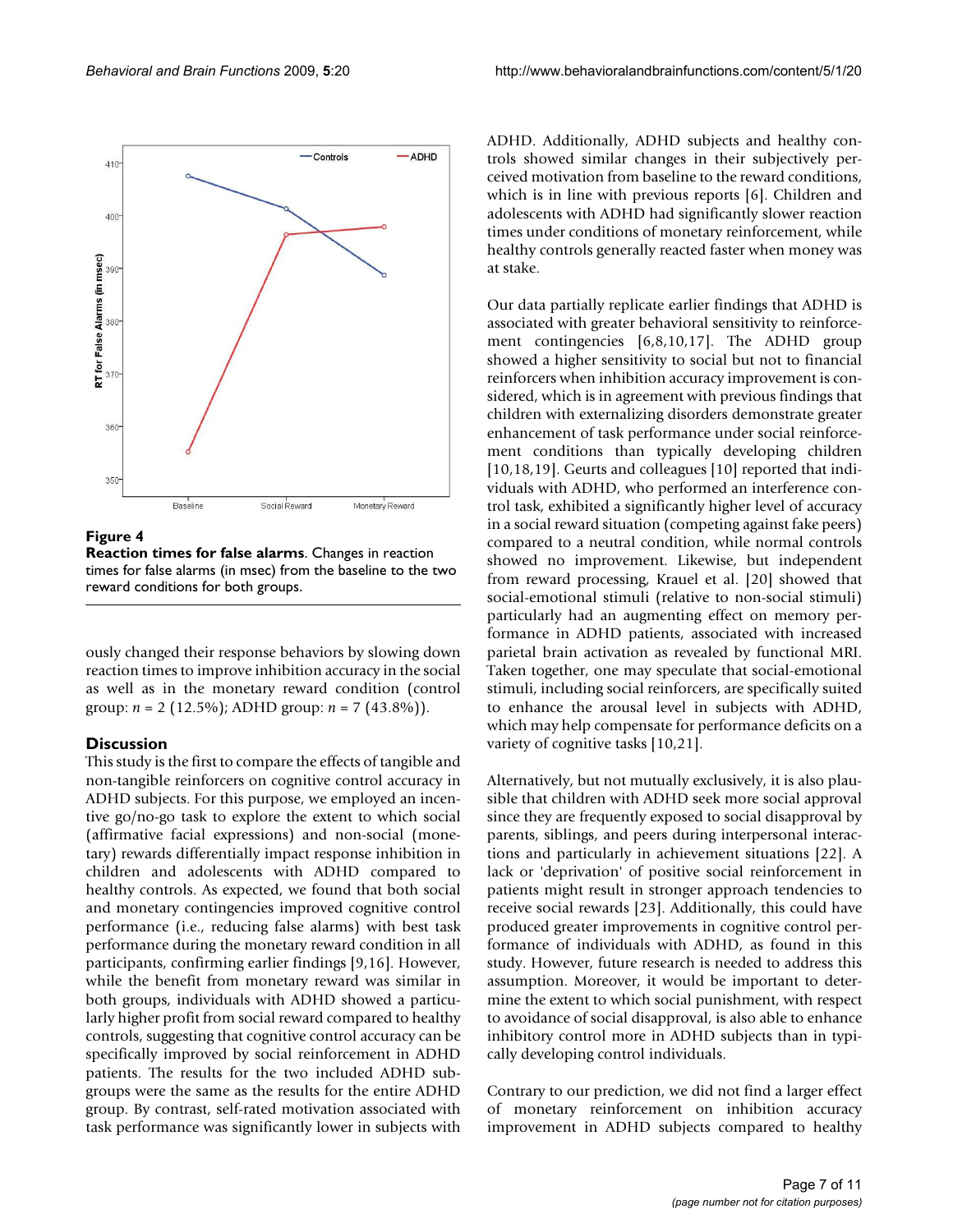

#### **Figure 5**

**Performance strategies**. Scatterplots (with reference lines at *x* = 0 and *y* = 0) show associations between ΔRT and relative change index for false alarm rates within each of the two groups and for the two reward conditions. Positive ΔRT values indicate RT slowing from baseline to the reward condition, and positive false alarm rates indicate improvement of inhibition performance from baseline to the reward condition. Social reward: control group,  $r = -0.26$ ,  $p = 0.33$ ; ADHD group,  $r = 0.14$ ,  $p =$ 0.59. Money reward: control group, *r* = 0.37, *p* = 0.16; ADHD group, *r* = 0.44, *p* = 0.09.

controls. We could only detect that money differentially influenced reaction times in both groups, with slower RTs in ADHD children and faster RTs in healthy controls under financial reinforcement. The unexpected finding that money did not ameliorate response inhibition more in subjects with ADHD than in controls was similar to other studies that applied incentive go/no-go tasks [24,25]. Nevertheless, this is in contrast to data reported by Konrad and colleagues [8], who found that inhibitory control in children with ADHD performing a Stop Signal Task could be enhanced through non-social incentives (i.e., tokens), aligning stop-signal reaction times to that of healthy controls. However, a closer look at the task design reveals that, beside the non-social tokens, social praise (e.g., "Super!") was additionally used as reinforcement. This may explain the strong amelioration effect found in the ADHD group in Konrad's study. Taken together, it appears that the type of applied incentive, particularly social rewards, as well as the amount of reinforcement (see also [17]) play an essential role in enhancing task performance in subjects with ADHD.

Furthermore, the discrepancy between lower self-rated motivation and higher sensitivity to social response contingencies in the ADHD group suggests poor insight into realistic task monitoring, supporting other findings of limited self-awareness abilities in this patient group [26].

In contrast to previous studies that proposed deficient inhibitory mechanisms associated with frontostriatal brain abnormalities in ADHD patients [27,28], we did not find any deficit in response inhibition in our ADHD group. Although insufficient motor inhibition is often reported for this disorder (for reviews, see [29,30]), numerous studies failed to support disinhibition theories of ADHD ([24,25,31-33]; for a critical discussion concerning the use of "response inhibition" as an explanation of ADHD symptoms, see [3]). However, results of the present small-sample study are restricted due to limited statistical power and neuropsychological heterogeneity within the ADHD group.

Additionally, we did not investigate the underlying neurobiological mechanisms of reward responsiveness in ADHD subjects. Recent imaging data [7,34] suggest that neural *hypo*responsiveness in the mesolimbic dopaminergic brain circuit (including the ventral striatum) may be responsible for behavioral *hyper*responsiveness to incen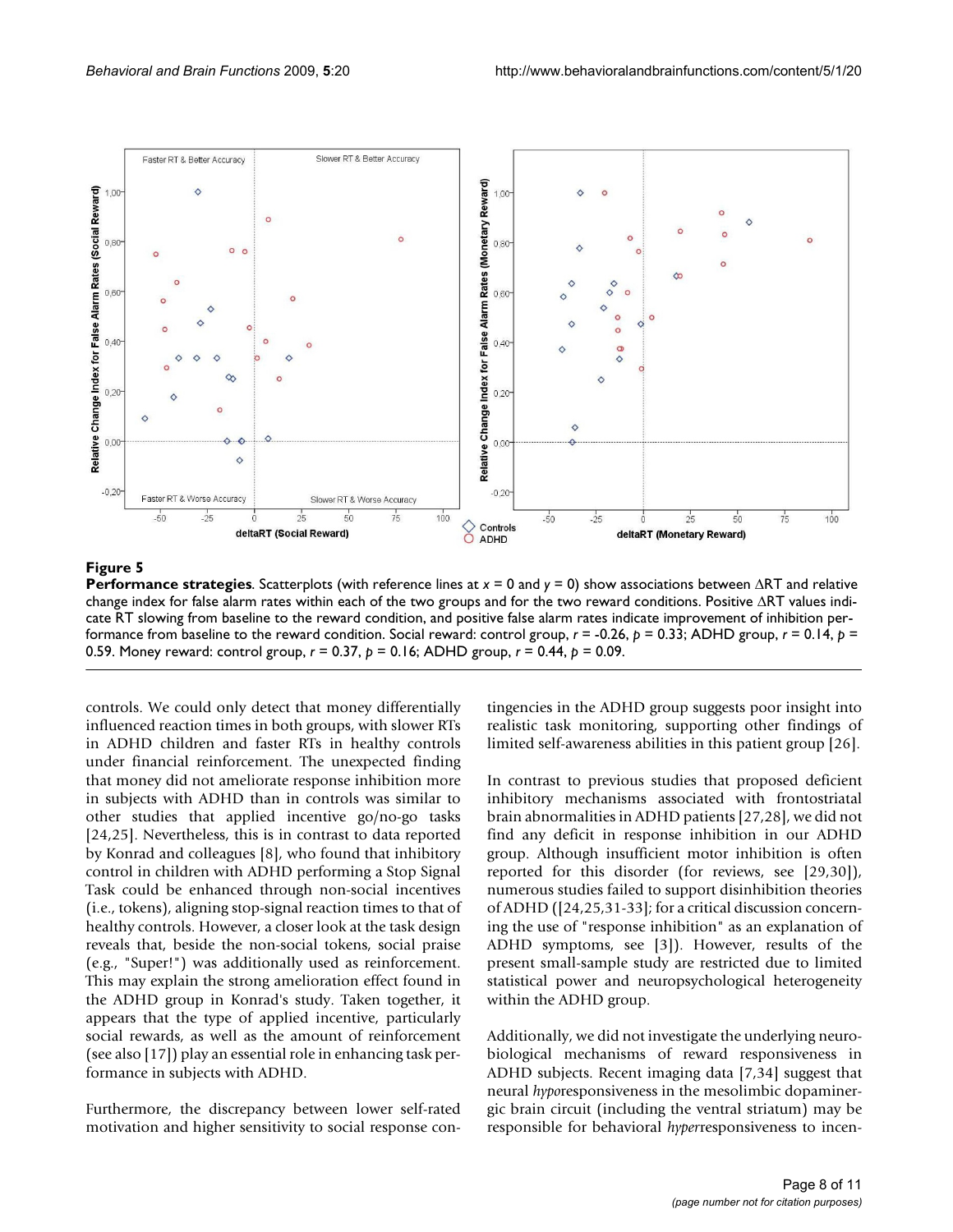tives, mirrored in impulsive seeking of immediate reinforcers as a compensation strategy. Although these imaging studies exclusively employed monetary incentives, the findings may also hold for social incentives. Future studies would benefit from brain imaging techniques (fMRI, ERP) to increase our understanding of the neural basis of hypersensitivity to social incentives and its relation to behavioral symptoms in subjects with ADHD.

Higher responsivity to social reinforcers, such as positive facial expressions, in ADHD children is particularly noteworthy since various studies have reported emotion recognition and/or theory-of-mind deficits in affected children [35,36]. However, the findings of an emotion-processing deficit are inconsistent [37,38] and seem to be at least partly related to attentional dysfunction in subjects with ADHD [39,40]. Moreover, most researchers have noted problems with negative emotions such as anger, fear or disgust [41,42], but not with happiness, the positive social reinforcer used in our study. Our data do not point to an emotional deficit, as we found the strongest modulation of task performance by emotional expression in the ADHD group.

#### **Limitations**

Our study has some limitations that should to be considered. First of all, as mentioned by Johansen and colleagues [43], given the heterogeneity within the ADHD population, it is arguable that dysregulated reward-seeking behavior alone can account for all cases of ADHD. Nevertheless, reinforcement theories are able to explain most of the ADHD symptoms [44]. ADHD possibly represents the final outcome of diverse and discrete neurodevelopmental pathways with an 'extreme reward approach pathway' leading to impulsive and overactive behavior [2].

One main shortcoming of this study previously mentioned relates to our sample group and size, which consisted solely of 32 young boys. Our conclusions are thus limited and in need of replication with a larger, more diverse sample group.

Although no clear subtype differences concerning reward responsiveness were previously reported for ADHD (see [6]), and were also not found in this study, future research should consider that possibly the ADHD hyperactive/ impulsive subtype might differentially profit from social reinforcement.

Moreover, we did not include a clinical comparison group, which limits the specificity of the present findings. Future studies could benefit from the use of both nonsocial and social incentives to explore how different types of response contingencies work in different psychiatric disorders. For instance, application of the incentive go/

no-go task on children with autism spectrum disorder will help to obtain deeper insights into the nature of a hypothesized hyporesponsivity to social reinforcement in this patient group [16].

It should be also noted that in our task design uninformative mosaic pictures were given for both successful and failed response inhibitions in the baseline condition, whereas in both reward conditions informative response contingencies were provided. Thus, it could be possible that the mere fact of having a feedback about task performance in the reward conditions compared to the nonreward baseline might have contributed to the higher reward value ratings of both reinforcement types in the subjective self-reports. However, most importantly, it is unlikely that this possible bias accounts for the impact of reward on task performance: Both social and non-social reinforcers served as performance feedback, but influenced response behavior differently.

#### **Conclusion**

In sum, this is the first study that investigated the extent to which social (positive facial expressions) and non-social (monetary) rewards differentially impact cognitive control in subjects with ADHD. Concerning response inhibition improvement, external social reinforcement was more beneficial for the ADHD group than for controls. We extend earlier findings and interpret this result as a hyperresponsiveness to social rewards in ADHD subjects [10,18]. Such a motivational abnormality may severely impact interpersonal interactions between patients and their social environment. According to social exchange theory, seeking social rewards prompts people to establish mutual social interactions [45]. Hyperresponsiveness to social reinforcement likely disrupts balanced social interactions through impulsive acts [2] and has serious consequences on interpersonal relationships [46].

#### **Competing interests**

The authors declare that they have no competing interests.

### **Authors' contributions**

GK designed and coordinated the study, collected and analyzed data and drafted the manuscript. BHD participated in the supervision of the project and commented on the written drafts of the manuscript including interpretation of the results. KK supervised the project, participated in the statistical analysis, corrected the drafted manuscript and contributed to the interpretation of the results. All authors read and approved the final manuscript.

#### **Acknowledgements**

We would like to thank all young volunteers, their parents, and the schools who participated in this study. We are especially grateful to Judith Peltzer, Berrak Kahraman-Lanzerath and Astrid Pütz-Ebert for their help with data collection. We would also like to thank Klaus Willmes for statistical advices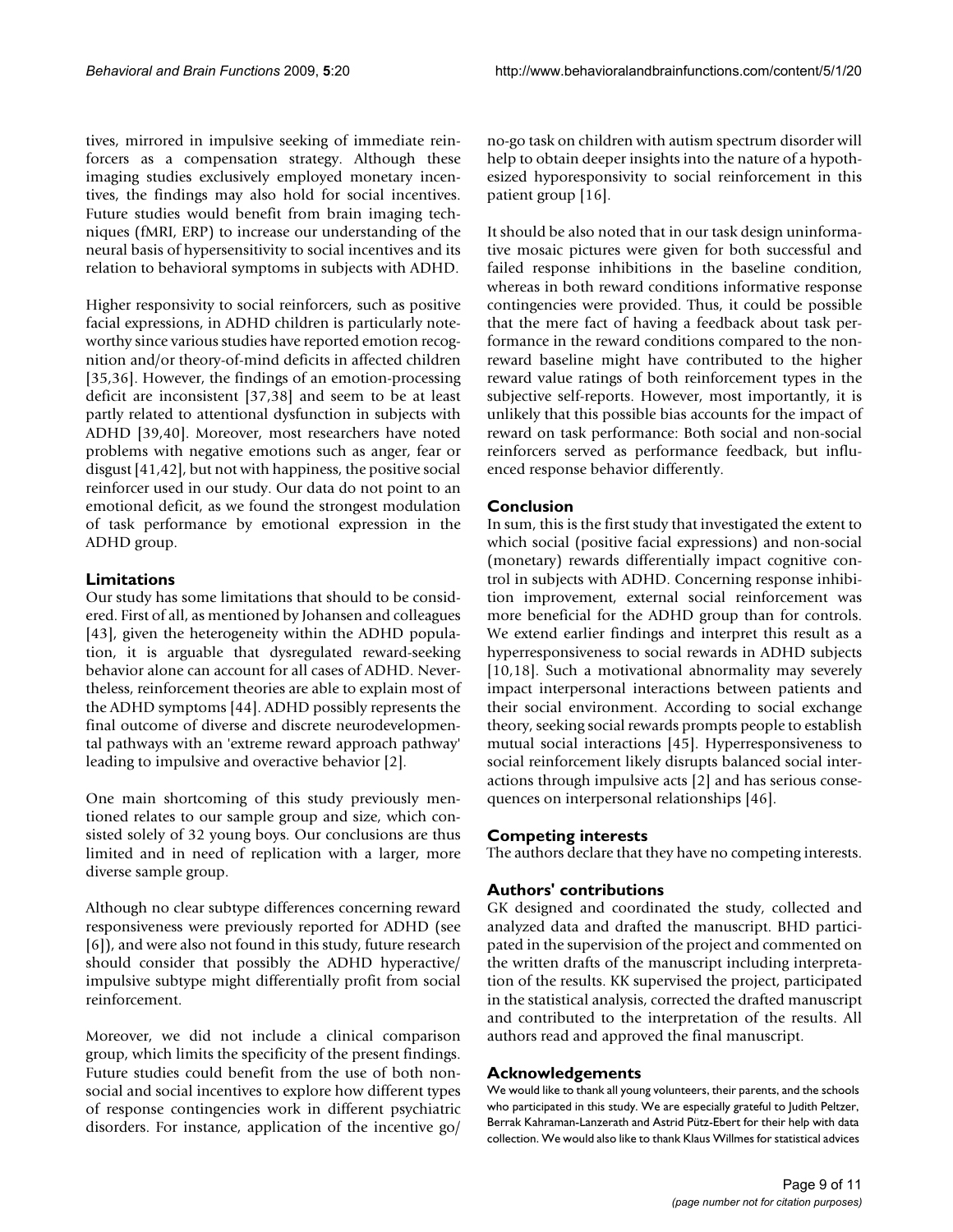and two anonymous reviewers for their helpful comments. This study was supported by the German Research Foundation (Deutsche Forschungsgemeinschaft/DFG, IRTG 1328).

#### **References**

- 1. Sonuga-Barke EJS: **[Psychological heterogeneity in AD/HD a](http://www.ncbi.nlm.nih.gov/entrez/query.fcgi?cmd=Retrieve&db=PubMed&dopt=Abstract&list_uids=11864715) [dual pathway model of behaviour and cognition.](http://www.ncbi.nlm.nih.gov/entrez/query.fcgi?cmd=Retrieve&db=PubMed&dopt=Abstract&list_uids=11864715)** *Behav Brain Res* 2002, **130:**29-36.
- 2. Nigg JT, Casey BJ: **[An integrative theory of attention-deficit/](http://www.ncbi.nlm.nih.gov/entrez/query.fcgi?cmd=Retrieve&db=PubMed&dopt=Abstract&list_uids=16262992) [hyperactivity disorder based on the cognitive and affective](http://www.ncbi.nlm.nih.gov/entrez/query.fcgi?cmd=Retrieve&db=PubMed&dopt=Abstract&list_uids=16262992) [neurosciences.](http://www.ncbi.nlm.nih.gov/entrez/query.fcgi?cmd=Retrieve&db=PubMed&dopt=Abstract&list_uids=16262992)** *Dev Psychopathol* 2005, **17:**785-806.
- 3. Sagvolden T, Johansen EB, Aase H, Russell VA: **[A dynamic develop](http://www.ncbi.nlm.nih.gov/entrez/query.fcgi?cmd=Retrieve&db=PubMed&dopt=Abstract&list_uids=16209748)[mental theory of attention-deficit/hyperactivity disorder](http://www.ncbi.nlm.nih.gov/entrez/query.fcgi?cmd=Retrieve&db=PubMed&dopt=Abstract&list_uids=16209748) (ADHD) predominantly hyperactive/impulsive and com[bined subtypes.](http://www.ncbi.nlm.nih.gov/entrez/query.fcgi?cmd=Retrieve&db=PubMed&dopt=Abstract&list_uids=16209748)** *Behav Brain Sci* 2005, **28:**397-468.
- 4. Shanahan MA, Pennington BF, Willcutt EW: **[Do motivational](http://www.ncbi.nlm.nih.gov/entrez/query.fcgi?cmd=Retrieve&db=PubMed&dopt=Abstract&list_uids=18443974) [incentives reduce the inhibition deficit in ADHD?](http://www.ncbi.nlm.nih.gov/entrez/query.fcgi?cmd=Retrieve&db=PubMed&dopt=Abstract&list_uids=18443974)** *Dev Neuropsychol* 2008, **33(2):**137-159.
- 5. Wodka EL, Mahone EM, Blankner JG, Larson JC, Fotedar S, Denckla MB, Mostofsky SH: **Evidence that response inhibition is a pri-<br>
<b>mary deficit in ADHD.** J Clin Exp Neuropsychol 2007, **[mary deficit in ADHD.](http://www.ncbi.nlm.nih.gov/entrez/query.fcgi?cmd=Retrieve&db=PubMed&dopt=Abstract&list_uids=17497558)** *J Clin Exp Neuropsychol* 2007, **29(4):**345-356.
- 6. Luman M, Oosterlann J, Sergeant JA: **[The impact of reinforce](http://www.ncbi.nlm.nih.gov/entrez/query.fcgi?cmd=Retrieve&db=PubMed&dopt=Abstract&list_uids=15642646)[ment contingencies on AD/HD: a review and theoretical](http://www.ncbi.nlm.nih.gov/entrez/query.fcgi?cmd=Retrieve&db=PubMed&dopt=Abstract&list_uids=15642646) [appraisal.](http://www.ncbi.nlm.nih.gov/entrez/query.fcgi?cmd=Retrieve&db=PubMed&dopt=Abstract&list_uids=15642646)** *Clin Psychol Rev* 2005, **25(2):**183-213.
- 7. Scheres A, Milham MP, Knutson B, Castellanos FX: **[Ventral striatal](http://www.ncbi.nlm.nih.gov/entrez/query.fcgi?cmd=Retrieve&db=PubMed&dopt=Abstract&list_uids=16950228) [hyporesponsiveness during reward anticipation in attention](http://www.ncbi.nlm.nih.gov/entrez/query.fcgi?cmd=Retrieve&db=PubMed&dopt=Abstract&list_uids=16950228)[deficit/hyperactivity disorder.](http://www.ncbi.nlm.nih.gov/entrez/query.fcgi?cmd=Retrieve&db=PubMed&dopt=Abstract&list_uids=16950228)** *Biol Psychiatry* 2007, **61(5):**720-724.
- 8. Konrad K, Gauggel S, Manz A, Schöll M: **[Lack of inhibition: a moti](http://www.ncbi.nlm.nih.gov/entrez/query.fcgi?cmd=Retrieve&db=PubMed&dopt=Abstract&list_uids=11992192)[vational deficit in children with attention deficit/hyperactiv](http://www.ncbi.nlm.nih.gov/entrez/query.fcgi?cmd=Retrieve&db=PubMed&dopt=Abstract&list_uids=11992192)[ity disorder and children with traumatic brain injury.](http://www.ncbi.nlm.nih.gov/entrez/query.fcgi?cmd=Retrieve&db=PubMed&dopt=Abstract&list_uids=11992192)** *Child Neuropsychol* 2000, **6(4):**286-296.
- 9. Kohls G, Peltzer J, Herpertz-Dahlmann B, Konrad K: **Differential effects of social and non-social reward on response inhibition in children and adolescents.** *Dev Sci* 2009.
- 10. Geurts HM, Luman M, van Meel CS: **[What's in a game: the effect](http://www.ncbi.nlm.nih.gov/entrez/query.fcgi?cmd=Retrieve&db=PubMed&dopt=Abstract&list_uids=18564068) [of social motivation on interference control in boys with](http://www.ncbi.nlm.nih.gov/entrez/query.fcgi?cmd=Retrieve&db=PubMed&dopt=Abstract&list_uids=18564068) [ADHD and autism spectrum disorders.](http://www.ncbi.nlm.nih.gov/entrez/query.fcgi?cmd=Retrieve&db=PubMed&dopt=Abstract&list_uids=18564068)** *J Child Psychol Psychiatry* 2008, **49(8):**848-857.
- 11. American Psychiatric Association: *Diagnostic and statistical manual of mental disorders. Washington, DC* 4th edition. 1994.
- 12. Unnewehr S, Schneider S, Margraf J: *Diagnostisches Interview bei psychischen Störungen im Kindes- und Jugendalter* Berlin, Springer; 1995.
- 13. Achenbach TM: *Manual for the Child Behavior Checklist/4–18 and 1991 Profile* Burlington, VT, University of Vermont, Department of Psychiatry; 1991.
- 14. Döpfner M, Lehmkuhl G: *Diagnostik-System für psychische Störungen im Kindes- und Jugendalter nach ICD-10 und DSM-IV* Bern, Huber Verlag; 1998.
- 15. Bortz J, Lienert GA: *Kurzgefasste Statistik für die klinische Forschung* Heidelberg, Springer; 2003.
- Garretson HB, Fein D, Waterhouse L: [Sustained attention in chil](http://www.ncbi.nlm.nih.gov/entrez/query.fcgi?cmd=Retrieve&db=PubMed&dopt=Abstract&list_uids=2324050)**[dren with autism.](http://www.ncbi.nlm.nih.gov/entrez/query.fcgi?cmd=Retrieve&db=PubMed&dopt=Abstract&list_uids=2324050)** *J Autism Dev Disord* 1990, **20(1):**101-114.
- 17. Slusarek M, Velling S, Bunk D, Eggers C: **[Motivational effects on](http://www.ncbi.nlm.nih.gov/entrez/query.fcgi?cmd=Retrieve&db=PubMed&dopt=Abstract&list_uids=11288778) [inhibitory control in children with ADHD.](http://www.ncbi.nlm.nih.gov/entrez/query.fcgi?cmd=Retrieve&db=PubMed&dopt=Abstract&list_uids=11288778)** *J Am Acad Child Adolesc Psychiatry* 2001, **40(3):**355-363.
- 18. Matthys W, van Goozen SH, de Vries H, Cohen-Kettenis PT, van Engeland H: **[The dominance of behavioural activation over](http://www.ncbi.nlm.nih.gov/entrez/query.fcgi?cmd=Retrieve&db=PubMed&dopt=Abstract&list_uids=9690928) [behavioural inhibition in conduct disordered boys with or](http://www.ncbi.nlm.nih.gov/entrez/query.fcgi?cmd=Retrieve&db=PubMed&dopt=Abstract&list_uids=9690928) [without attention deficit hyperactivity disorder.](http://www.ncbi.nlm.nih.gov/entrez/query.fcgi?cmd=Retrieve&db=PubMed&dopt=Abstract&list_uids=9690928)** *J Child Psychol Psychiatry* 1998, **39(5):**643-651.
- Power TJ: **[Contextual factors in vigilance testing of children](http://www.ncbi.nlm.nih.gov/entrez/query.fcgi?cmd=Retrieve&db=PubMed&dopt=Abstract&list_uids=1487598) [with ADHD.](http://www.ncbi.nlm.nih.gov/entrez/query.fcgi?cmd=Retrieve&db=PubMed&dopt=Abstract&list_uids=1487598)** *J Abnorm Child Psychol* 1992, **20(6):**579-593.
- 20. Krauel K, Duzel E, Hinrichs H, Santel S, Rellum T, Baving L: **[Impact](http://www.ncbi.nlm.nih.gov/entrez/query.fcgi?cmd=Retrieve&db=PubMed&dopt=Abstract&list_uids=17210138) [of emotional salience on episodic memory in attention-defi](http://www.ncbi.nlm.nih.gov/entrez/query.fcgi?cmd=Retrieve&db=PubMed&dopt=Abstract&list_uids=17210138)cit/hyperactivity disorder: a functional magnetic resonance [imaging study.](http://www.ncbi.nlm.nih.gov/entrez/query.fcgi?cmd=Retrieve&db=PubMed&dopt=Abstract&list_uids=17210138)** *Biol Psychiatry* 2007, **61(12):**1370-1379.
- 21. Sergeant JA: **[Modeling attention-deficit/hyperactivity disorder:](http://www.ncbi.nlm.nih.gov/entrez/query.fcgi?cmd=Retrieve&db=PubMed&dopt=Abstract&list_uids=15949995) [a critical appraisal of the cognitive-energetic model.](http://www.ncbi.nlm.nih.gov/entrez/query.fcgi?cmd=Retrieve&db=PubMed&dopt=Abstract&list_uids=15949995)** *Biol Psychiatry* 2005, **57(11):**1248-1255.
- 22. Barkley RA: *Attention-Deficit Hyperactivity Disorder: A handbook for diagnosis and treatment* New York, Guilford Press; 1990.
- 23. Gewirtz JL, Baer DM: **[Deprivation and satiation of social rein](http://www.ncbi.nlm.nih.gov/entrez/query.fcgi?cmd=Retrieve&db=PubMed&dopt=Abstract&list_uids=13575042)[forcers as drive conditions.](http://www.ncbi.nlm.nih.gov/entrez/query.fcgi?cmd=Retrieve&db=PubMed&dopt=Abstract&list_uids=13575042)** *J Abnorm Psychol* 1958, **57(2):**165-172.
- 24. Crone EA, Jennings JR, Molen MW van der: **[Sensitivity to interfer](http://www.ncbi.nlm.nih.gov/entrez/query.fcgi?cmd=Retrieve&db=PubMed&dopt=Abstract&list_uids=12587858)[ence and response contingencies in attention-deficit/hyper](http://www.ncbi.nlm.nih.gov/entrez/query.fcgi?cmd=Retrieve&db=PubMed&dopt=Abstract&list_uids=12587858)[activity disorder.](http://www.ncbi.nlm.nih.gov/entrez/query.fcgi?cmd=Retrieve&db=PubMed&dopt=Abstract&list_uids=12587858)** *J Child Psychol Psychiatry* 2003, **44(2):**214-226.
- 25. Meere J van der, Marzocchi GM, De Meo T: **[Response inhibition](http://www.ncbi.nlm.nih.gov/entrez/query.fcgi?cmd=Retrieve&db=PubMed&dopt=Abstract&list_uids=15992251) [and attention deficit hyperactivity disorder with and without](http://www.ncbi.nlm.nih.gov/entrez/query.fcgi?cmd=Retrieve&db=PubMed&dopt=Abstract&list_uids=15992251) oppositional defiant disorder screened from a community [sample.](http://www.ncbi.nlm.nih.gov/entrez/query.fcgi?cmd=Retrieve&db=PubMed&dopt=Abstract&list_uids=15992251)** *Dev Neuropsychol* 2005, **28(1):**459-472.
- 26. van Meel CS, Oosterlaan J, Heslenfeld DJ, Sergeant JA: **[Telling good](http://www.ncbi.nlm.nih.gov/entrez/query.fcgi?cmd=Retrieve&db=PubMed&dopt=Abstract&list_uids=15878183) [from bad news: ADHD differentially affects processing of](http://www.ncbi.nlm.nih.gov/entrez/query.fcgi?cmd=Retrieve&db=PubMed&dopt=Abstract&list_uids=15878183) [positive and negative feedback during guessing.](http://www.ncbi.nlm.nih.gov/entrez/query.fcgi?cmd=Retrieve&db=PubMed&dopt=Abstract&list_uids=15878183)** *Neuropsychologia* 2005, **43(13):**1946-1954.
- Konrad K, Neufang S, Hanisch C, Fink GR, Herpertz-Dahlmann B: **[Dysfunctional attentional networks in children with atten](http://www.ncbi.nlm.nih.gov/entrez/query.fcgi?cmd=Retrieve&db=PubMed&dopt=Abstract&list_uids=16197925)tion deficit/hyperactivity disorder: evidence from an event[related functional magnetic resonance imaging study.](http://www.ncbi.nlm.nih.gov/entrez/query.fcgi?cmd=Retrieve&db=PubMed&dopt=Abstract&list_uids=16197925)** *Biol Psychiatry* 2006, **59(7):**643-651.
- Durston S, Tottenham NT, Thomas KM, Davidson MC, Eigsti IM, Yang Y, Ulug AM, Casey BJ: **[Differential patterns of striatal acti](http://www.ncbi.nlm.nih.gov/entrez/query.fcgi?cmd=Retrieve&db=PubMed&dopt=Abstract&list_uids=12742674)[vation in young children with and without ADHD.](http://www.ncbi.nlm.nih.gov/entrez/query.fcgi?cmd=Retrieve&db=PubMed&dopt=Abstract&list_uids=12742674)** *Biol Psychiatry* 2003, **53(10):**871-878.
- 29. Nigg JT: **[Is ADHD a disinhibitory disorder?](http://www.ncbi.nlm.nih.gov/entrez/query.fcgi?cmd=Retrieve&db=PubMed&dopt=Abstract&list_uids=11548968)** *Psychol Bull* 2001, **127(5):**571-598.
- 30. Willcutt EG, Doyle AE, Nigg JT, Faraone SV, Pennington BF: **[Validity](http://www.ncbi.nlm.nih.gov/entrez/query.fcgi?cmd=Retrieve&db=PubMed&dopt=Abstract&list_uids=15950006) [of the executive function theory of attention-deficit/hyperac](http://www.ncbi.nlm.nih.gov/entrez/query.fcgi?cmd=Retrieve&db=PubMed&dopt=Abstract&list_uids=15950006)[tivity disorder: a meta-analytic review.](http://www.ncbi.nlm.nih.gov/entrez/query.fcgi?cmd=Retrieve&db=PubMed&dopt=Abstract&list_uids=15950006)** *Biol Psychiatry* 2005, **57(11):**1336-1346.
- 31. Geurts HM, Oord S van der, Crone EA: **[Hot and cool aspects of](http://www.ncbi.nlm.nih.gov/entrez/query.fcgi?cmd=Retrieve&db=PubMed&dopt=Abstract&list_uids=17066221) [cognitive control in children with ADHD: decision-making](http://www.ncbi.nlm.nih.gov/entrez/query.fcgi?cmd=Retrieve&db=PubMed&dopt=Abstract&list_uids=17066221) [and inhibition.](http://www.ncbi.nlm.nih.gov/entrez/query.fcgi?cmd=Retrieve&db=PubMed&dopt=Abstract&list_uids=17066221)** *J Abnorm Child Psychol* 2006, **34(6):**813-824.
- 32. Rhodes SM, Coghill DR, Matthews K: **[Neuropsychological func](http://www.ncbi.nlm.nih.gov/entrez/query.fcgi?cmd=Retrieve&db=PubMed&dopt=Abstract&list_uids=16116937)[tioning in stimulant-naive boys with hyperkinetic disorder.](http://www.ncbi.nlm.nih.gov/entrez/query.fcgi?cmd=Retrieve&db=PubMed&dopt=Abstract&list_uids=16116937)** *Psychol Med* 2005, **35(8):**1109-1120.
- 33. Castellanos FX, Sonuga-Barke EJ, Milham MP, Tannock R: **[Charac](http://www.ncbi.nlm.nih.gov/entrez/query.fcgi?cmd=Retrieve&db=PubMed&dopt=Abstract&list_uids=16460990)[terizing cognition in ADHD: beyond executive dysfunction.](http://www.ncbi.nlm.nih.gov/entrez/query.fcgi?cmd=Retrieve&db=PubMed&dopt=Abstract&list_uids=16460990)** *Trends Cogn Sci* 2006, **10(3):**117-123.
- 34. Plichta MM, Vasic N, Wolf C, Lesch KP, Brummer D, Jacob C, Fallgatter AJ, Grön G: **Neural Hyporesponsiveness and Hyperresponsiveness During Immediate and Delayed Reward Processing in Adult Attention-Deficit/Hyperactivity Disorder.** *Biol Psychiatry* 2009, **1;65(1):**7-14. Epub 2008 Aug
- 35. Buitelaar JK, Wees M van der, Swaab-Barneveld H, Gaag RJ van der: **[Theory of mind and emotion-recognition functioning in](http://www.ncbi.nlm.nih.gov/entrez/query.fcgi?cmd=Retrieve&db=PubMed&dopt=Abstract&list_uids=10208355) autistic spectrum disorders and in psychiatric control and [normal children.](http://www.ncbi.nlm.nih.gov/entrez/query.fcgi?cmd=Retrieve&db=PubMed&dopt=Abstract&list_uids=10208355)** *Dev Psychopathol* 1999, **11(1):**39-58.
- 36. Corbett B, Glidden H: **[Processing affective stimuli in children](http://www.ncbi.nlm.nih.gov/entrez/query.fcgi?cmd=Retrieve&db=PubMed&dopt=Abstract&list_uids=16210210) [with attention-deficit hyperactivity disorder.](http://www.ncbi.nlm.nih.gov/entrez/query.fcgi?cmd=Retrieve&db=PubMed&dopt=Abstract&list_uids=16210210)** *Child Neuropsychol* 2000, **6(2):**144-155.
- Guyer AE, McClure EB, Adler AD, Brotman MA, Rich BA, Kimes AS, Pine DS, Ernst M, Leibenluft E: **[Specificity of facial expression](http://www.ncbi.nlm.nih.gov/entrez/query.fcgi?cmd=Retrieve&db=PubMed&dopt=Abstract&list_uids=17714371) [labeling deficits in childhood psychopathology.](http://www.ncbi.nlm.nih.gov/entrez/query.fcgi?cmd=Retrieve&db=PubMed&dopt=Abstract&list_uids=17714371)** *J Child Psychol Psychiatry* 2007, **48(9):**863-871.
- 38. Marsh AA, Finger EC, Mitchell DG, Reid ME, Sims C, Kosson DS, Towbin KE, Leibenluft E, Pine DS, Blair RJ: **[Reduced amygdala](http://www.ncbi.nlm.nih.gov/entrez/query.fcgi?cmd=Retrieve&db=PubMed&dopt=Abstract&list_uids=18281412) [response to fearful expressions in children and adolescents](http://www.ncbi.nlm.nih.gov/entrez/query.fcgi?cmd=Retrieve&db=PubMed&dopt=Abstract&list_uids=18281412) with callous-unemotional traits and disruptive behavior dis[orders.](http://www.ncbi.nlm.nih.gov/entrez/query.fcgi?cmd=Retrieve&db=PubMed&dopt=Abstract&list_uids=18281412)** *Am J Psychiatry* 2008, **165(6):**712-720.
- 39. Fine JG, Semrud-Clikeman M, Butcher B, Walkowiak J: **[Brief report:](http://www.ncbi.nlm.nih.gov/entrez/query.fcgi?cmd=Retrieve&db=PubMed&dopt=Abstract&list_uids=18401691) [attention effect on a measure of social perception.](http://www.ncbi.nlm.nih.gov/entrez/query.fcgi?cmd=Retrieve&db=PubMed&dopt=Abstract&list_uids=18401691)** *J Autism Dev Disord* 2008, **38(9):**1797-1802.
- 40. Sinzig J, Morsch D, Lehmkuhl G: **[Do hyperactivity, impulsivity](http://www.ncbi.nlm.nih.gov/entrez/query.fcgi?cmd=Retrieve&db=PubMed&dopt=Abstract&list_uids=17896119) [and inattention have an impact on the ability of facial affect](http://www.ncbi.nlm.nih.gov/entrez/query.fcgi?cmd=Retrieve&db=PubMed&dopt=Abstract&list_uids=17896119) [recognition in children with autism and ADHD?](http://www.ncbi.nlm.nih.gov/entrez/query.fcgi?cmd=Retrieve&db=PubMed&dopt=Abstract&list_uids=17896119)** *Eur Child Adolesc Psychiatry* 2008, **17(2):**63-72.
- 41. Boakes J, Chalman E, Houghton S, West J: **[Facial affect interpreta](http://www.ncbi.nlm.nih.gov/entrez/query.fcgi?cmd=Retrieve&db=PubMed&dopt=Abstract&list_uids=18097801)[tion in boys with attention deficit/hyperactivity disorder.](http://www.ncbi.nlm.nih.gov/entrez/query.fcgi?cmd=Retrieve&db=PubMed&dopt=Abstract&list_uids=18097801)** *Child Neuropsychol* 2008, **14(1):**82-96.
- Williams LM, Hermens DF, Palmer D, Kohn M, Clarke S, Keage H, Clark CR, Gordon E: **[Misinterpreting emotional expressions in](http://www.ncbi.nlm.nih.gov/entrez/query.fcgi?cmd=Retrieve&db=PubMed&dopt=Abstract&list_uids=18272140) [attention-deficit/hyperactivity disorder: evidence for a neu](http://www.ncbi.nlm.nih.gov/entrez/query.fcgi?cmd=Retrieve&db=PubMed&dopt=Abstract&list_uids=18272140)[ral marker and stimulant effects.](http://www.ncbi.nlm.nih.gov/entrez/query.fcgi?cmd=Retrieve&db=PubMed&dopt=Abstract&list_uids=18272140)** *Biol Psychiatry* 2008, **63(10):**917-926.
- Johansen EB, Killeen PR, Russell VA, Tripp G, Wickens JR, Tannock R, Williams J, Sagvolden T: **[Origins of altered reinforcement](http://www.ncbi.nlm.nih.gov/entrez/query.fcgi?cmd=Retrieve&db=PubMed&dopt=Abstract&list_uids=19226460) [effects in ADHD.](http://www.ncbi.nlm.nih.gov/entrez/query.fcgi?cmd=Retrieve&db=PubMed&dopt=Abstract&list_uids=19226460)** *Behav Brain Funct* 2009, **5:**7.